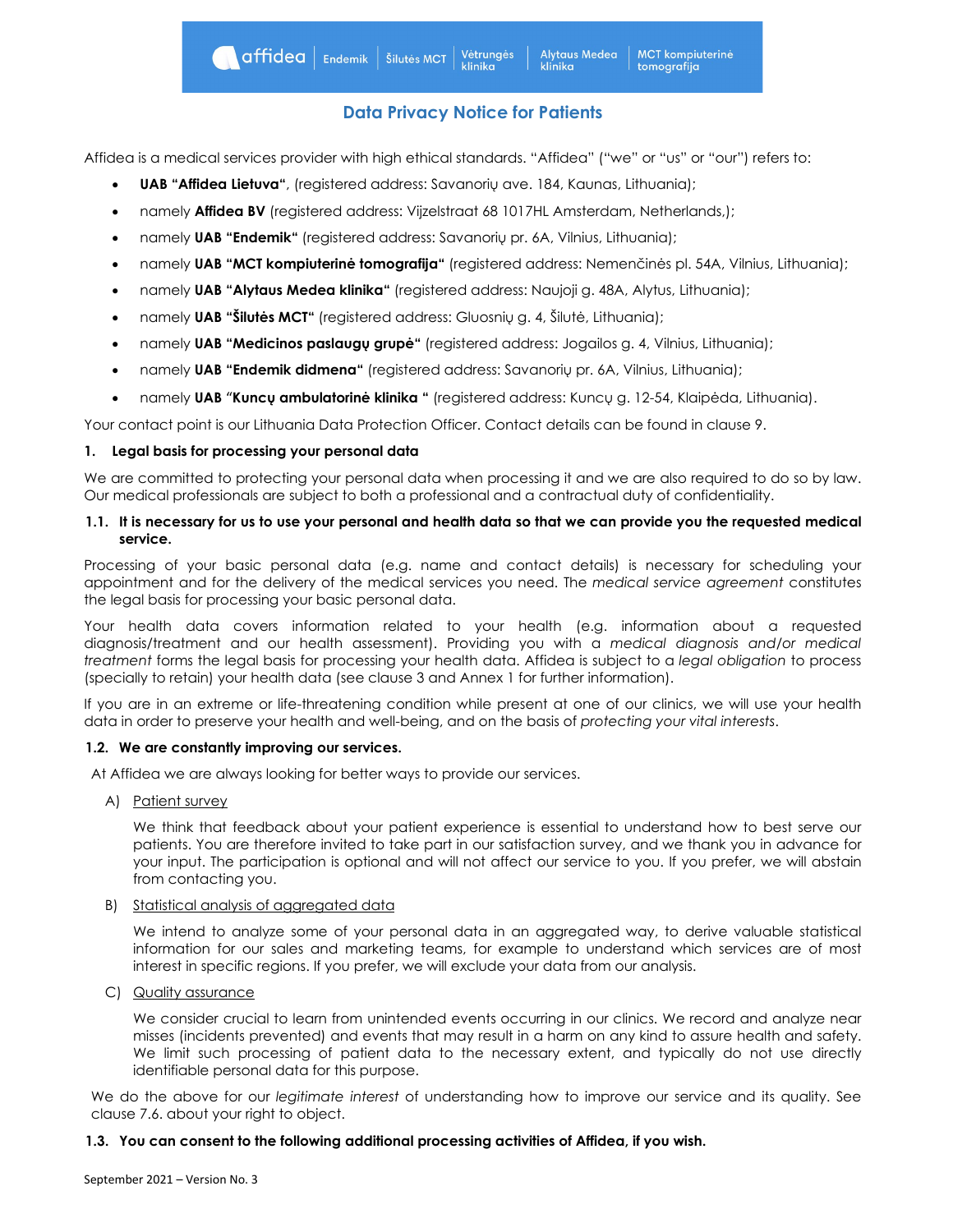By ticking the relevant box in the "your data protection statement" part you can *consent* to the following with no extra cost. If you do not want to give your consent, this will not have any impact on the medical services provided to you.

#### A) De-identifying a copy of your data

We are committed to continuously improving medical science and to contribute to research and development efforts, whether those are led by Affidea and/or third parties (including but not limited to hospitals, universities and health insurers). Research and development refer to work for the innovation, introduction and improvement of products, procedures and cost-effective health care provision. It includes a series of investigative activities to improve existing products and procedures or to lead to the development of new products and procedures.

We kindly ask for your support by allowing us to de-identify a copy of your personal data during the retention period determined by laws (see clause 3.). The data set subject to the de-identification includes the health data we collect(ed) when providing you with our medical service. The data set covers both your personal data we collected in the past and the personal data we collect of you in the future if you make use of our medical services. Pursuant to clause 7.1, you have the right to request access to your personal data.

De-identification of personal data consists of a process applied to personal data (or a set of personal data) that makes it impossible to the person using the de-identified data to identify the person to whom the personal data originally related. In this way, you remain anonymous when your de-identified data is used.

We would like to use your de-identified data for research and development, educational, statistical and commercial purposes ourselves or to share it with others for or without any consideration for us. We duly select our partners and the method of de-identification to minimize the risks associated to the use of your de-identified data.

# B) Contacting you for marketing purposes

We would like to keep you informed of our latest offering in medical services and would like to be able to contact you for that purpose (e-marketing). In addition, if you wish and consent, we can send you personalized promotions, including screening reminders when a repeat examination is due, that you will hopefully find interesting. The use of your personal data for the purposes of sending you personalized promotions is considered to be profiling (see clause 8 for further information).

If you change your mind later, you can withdraw your consent(s) at any time and free of charge, and this will not have any impact on the medical service you receive from us. You can withdraw your consent by contacting our Data Protection Officer (you can see the contact details in clause **Error! Reference source not found.** below). Please note, that the withdrawal of your consent will not affect the lawfulness of processing based on your consent before its withdrawal.

# **2. Data we process**

During your relationship with Affidea, we obtain your personal data from three sources: (1) from you, (2) from others and (3) from our medical activity.

**(1)** In order to provide you with our medical service, we ask you to provide us with your basic personal data (especially your personal identification data), your payment and insurance data (data necessary in order to pay for our service), your health data (particularly information about your health condition) and biometric data (data required to authenticate your signature). If you decide to share previous images and medical reports for us to use, we will store and process these on our systems for the purposes of your medical diagnosis and/or medical treatment. If you voluntarily supply contact information of your next of kin or family, this data will only be used when we are unable to contact you, or in the event of an emergency.

**(2)** We collect personal data from others in the following instances:

- a) If you are referred to our clinic by a medical provider (referring doctor or hospital) we consult this person about your health condition and/or treatment, if necessary, to identify the most appropriate medical service for you.
- b) If the medical service we provide you with, is paid for by a medical insurer (either public or private) we need to gather information about coverage from this insurer in order to provide the medical service to you.
- c) implementing the legal rights and obligations of the healthcare institution in relation to the use of the Electronic Health Services and Cooperation Information System (ESPBI IS)

**(3)** When providing medical services to you, we create health data about you. As a medical services provider, Affidea is required by law to carefully document these services.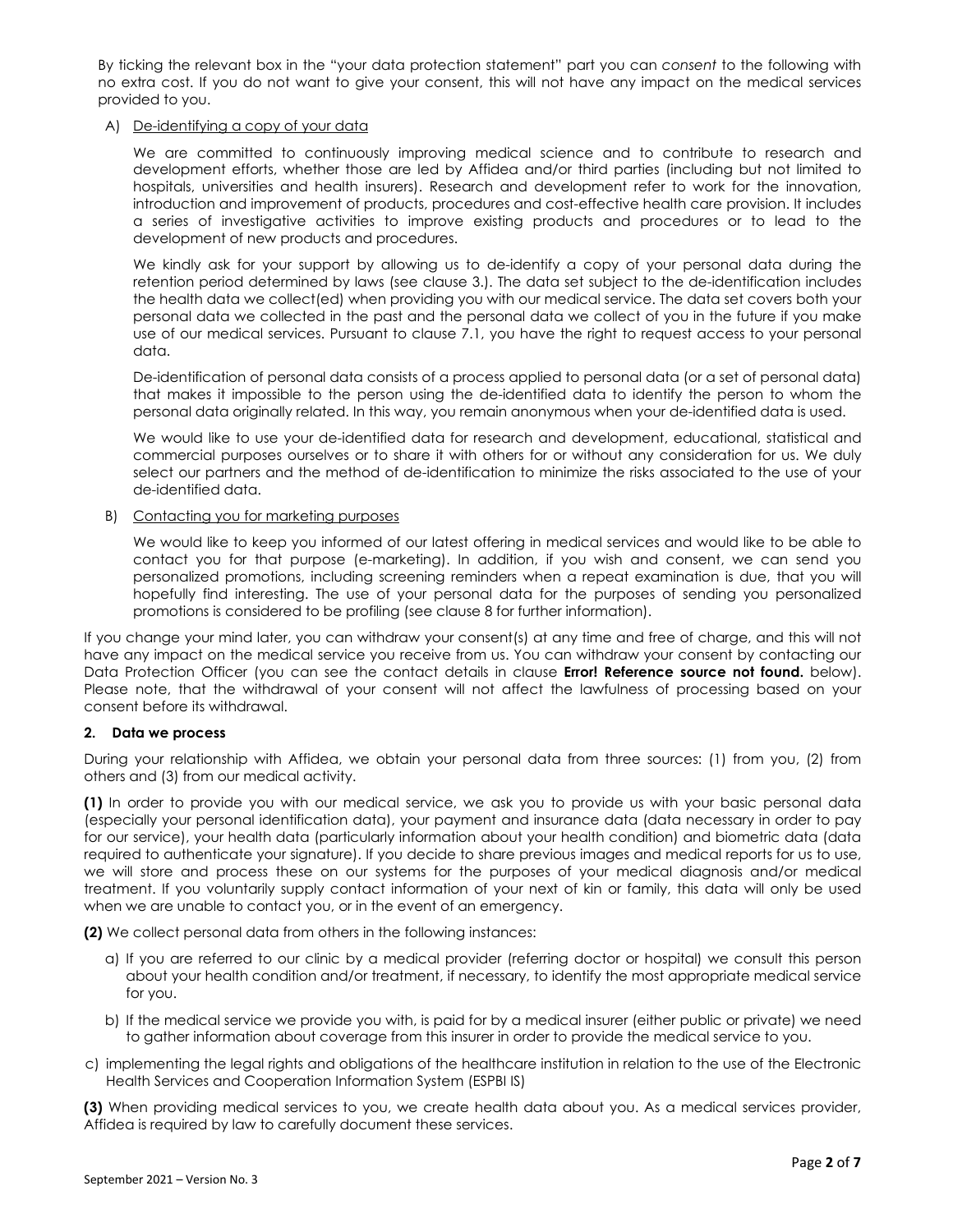For further information about the data we process, please see the Annex of this notice or ask one of our receptionists.

#### **3. How long we retain your data**

Affidea retains your personal data as long as necessary to provide our medical services and to comply with applicable medical, tax, accounting or other legislative requirements. If our legal obligation to retain your data expires, we will delete your data or de-identify it. Affidea will not delete your data if an alternative processing purpose for keeping said data exists. For example, in case of legal action or defense against the same. If this is the case, we will retain the data as long as needed for this alternative processing purpose. In case of claims, this will be until the handling of the claim has been completed.

For further information about how long we keep your data, please see the Annex of this notice or ask one of our receptionists.

#### **4. With whom we share your data**

During your relationship with Affidea, we share your personal data with three different types of recipients: (1) with providers instructed by us, (2) with providers independent from us and (3) with people you request us to share your data with.

**(1)** We use service providers (so-called data processors) to assist us in processing the personal information we receive and create (for example medical and financial software vendors and contracted medical professionals). The data processors act on behalf of Affidea based on our written instructions. We only share your data to the extent it is absolutely necessary.

**(2)** We share your personal data with third parties (meaning recipients independent from us) in the following instances:

- a) If we are required by law.
- b) If required by a contract to which you are a party (e.g. your health insurance contract).
- c) If the protection of your vital interest (e.g. an emergency) so requires, we will share your health data with other medical professionals.

We only share your data to the extent it is absolutely necessary.

**(3)** You may request that we send your health data to your referrer or your family doctor. The processing activities of third-party recipients are outside our control and responsibility. We therefore recommend that you first ask this third party how they will process your personal data. If you want us to share your health data with other medical professionals, we will ask you to fill a dedicated consent form available from our receptionist.

For further information about the recipients of your personal data, please see the Annex of this notice or ask one of our receptionists.

#### **5. International data transfers**

We might have to share your personal data with recipients located outside the European Economic Area ("EEA"). Some countries are considered as Adequate Countries by the European Commission and therefore treated as those belonging to the EEA. Before transferring your data outside the EEA (or outside of an Adequate Country), your data is de-identified or safeguarded, typically by using the Standard Contractual Clauses as approved by the European Commission. The Annex of this notice contains information about the actual data transfers and the measures we use, if any data is transferred in an identifiable format. You can find more information on the Standard Contractual Clause here: [https://ec.europa.eu/info/law/law-topic/data-protection/data-transfers](https://ec.europa.eu/info/law/law-topic/data-protection/data-transfers-outside-eu/model-contracts-transfer-personal-data-third-countries_en)[outside-eu/model-contracts-transfer-personal-data-third-countries\\_en.](https://ec.europa.eu/info/law/law-topic/data-protection/data-transfers-outside-eu/model-contracts-transfer-personal-data-third-countries_en) You can find more information on the adequate countries here: [https://ec.europa.eu/info/law/law-topic/data-protection/data-transfers-outside](https://ec.europa.eu/info/law/law-topic/data-protection/data-transfers-outside-eu/adequacy-protection-personal-data-non-eu-countries_en)[eu/adequacy-protection-personal-data-non-eu-countries\\_en.](https://ec.europa.eu/info/law/law-topic/data-protection/data-transfers-outside-eu/adequacy-protection-personal-data-non-eu-countries_en)

#### **6. Keeping your data safe**

Keeping your data safe is our priority. Your personal data is stored securely by us, or by our carefully selected service providers. When our service providers process health data on our behalf, we require a high level of security, stipulated also in a written agreement with them. We make sure that very strict protection measures are in place to keep your personal data safe against loss and misuse, as well as unauthorized access or transfer.

# **7. Your rights**

Under the data protection legislation, you have the following rights.

7.1. *Right to request access to your personal data:* This means that you are entitled to know that your data is processed by Affidea, that you are entitled to access this data and to be informed about what Affidea does with your personal data.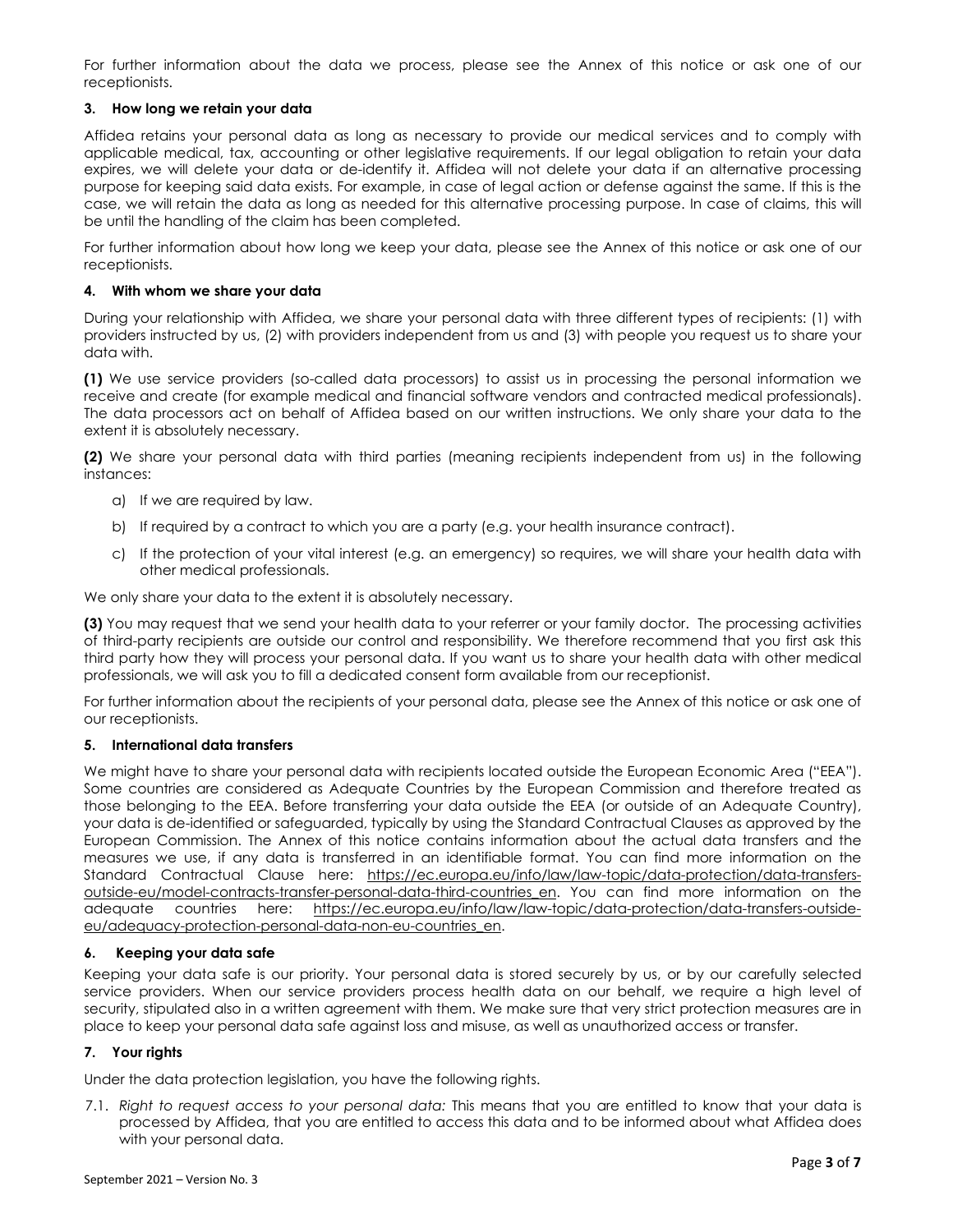- 7.2. *Right to request rectification of your personal data:* This means that you are entitled to have your personal data corrected or completed if it is inaccurate or incomplete.
- 7.3. *Right to request erasure of your personal data:* This means that you are entitled to have your personal data deleted in specific circumstances if Affidea has no lawful reason to continue its processing.
- 7.4. *Right to request restriction of processing:* This means that you may request, in specific circumstances, to 'block' the processing of your personal data by Affidea. Your request will mean that we will be allowed to store your personal data, but not to process it further.
- 7.5. *Right to data portability:* It allows you to access and reuse the personal data that you have provided to Affidea so that you can further make use of this data for your own purposes, with different service providers. You are entitled to receive an electronic copy of your personal data and to ask us to transfer it to another controller.
- 7.6. *Right to object to the processing of your personal data.* You are entitled to object, on grounds relating to your particular situation, at any time to processing of your personal data based on our legitimate interest (see clause 1.2. of this Notice). You can also object to our using your personal data for direct marketing purposes.

If you wish to use your rights or wish to have further information about your rights above, please contact our Data Protection Officer (you can see the contact details in clause **Error! Reference source not found.** below).

#### **8. Automated individual decision-making, profiling**

Affidea is not processing your personal data for automated individual decision-making. We only do profiling (meaning an automated processing of personal data consisting of the use of personal data to evaluate certain personal aspects relating to a natural person) in two instances:

(i) If you explicitly authorize us to send you personalized promotions (see clause 1.3 / B.). The only consequence of this permission is that you will receive personalized information, offers, or reminders about medical examinations. Affidea does not use this marketing profiling to take any decision about you or your medical condition.

(ii) If the reading of a diagnostic image by a radiologist is supported by an algorithm (e.g. in case of post processing of MRI images). Your medical condition is diagnosed always with an involvement of a radiologist, no medical diagnosis is made solely with automated processing of diagnostic images.

#### **9. If you have any questions**

If you have any questions or would like more information, please feel free to contact our Data Protection Officer (e-mail: [duomenusauga@affidea.lt,](mailto:duomenusauga@affidea.lt) postal address: Konstitucijos ave. 7, 9 fl., Vilnius; telephone number: +370 521 99513) or ask one of our receptionists for further information. If you are unhappy with the way we process your data, you can make a complaint to the Supervisory Authority, typically the Supervisory Authority of your habitual residence or where you work. The contact details of that Supervisory Authority are State Data Protection Inspectorate, L. Sapiegos g. 17, Vilnius, [ada@ada.lt.](mailto:ada@ada.lt) However, we would of course hope that you are able to raise any issues with us in the first instance.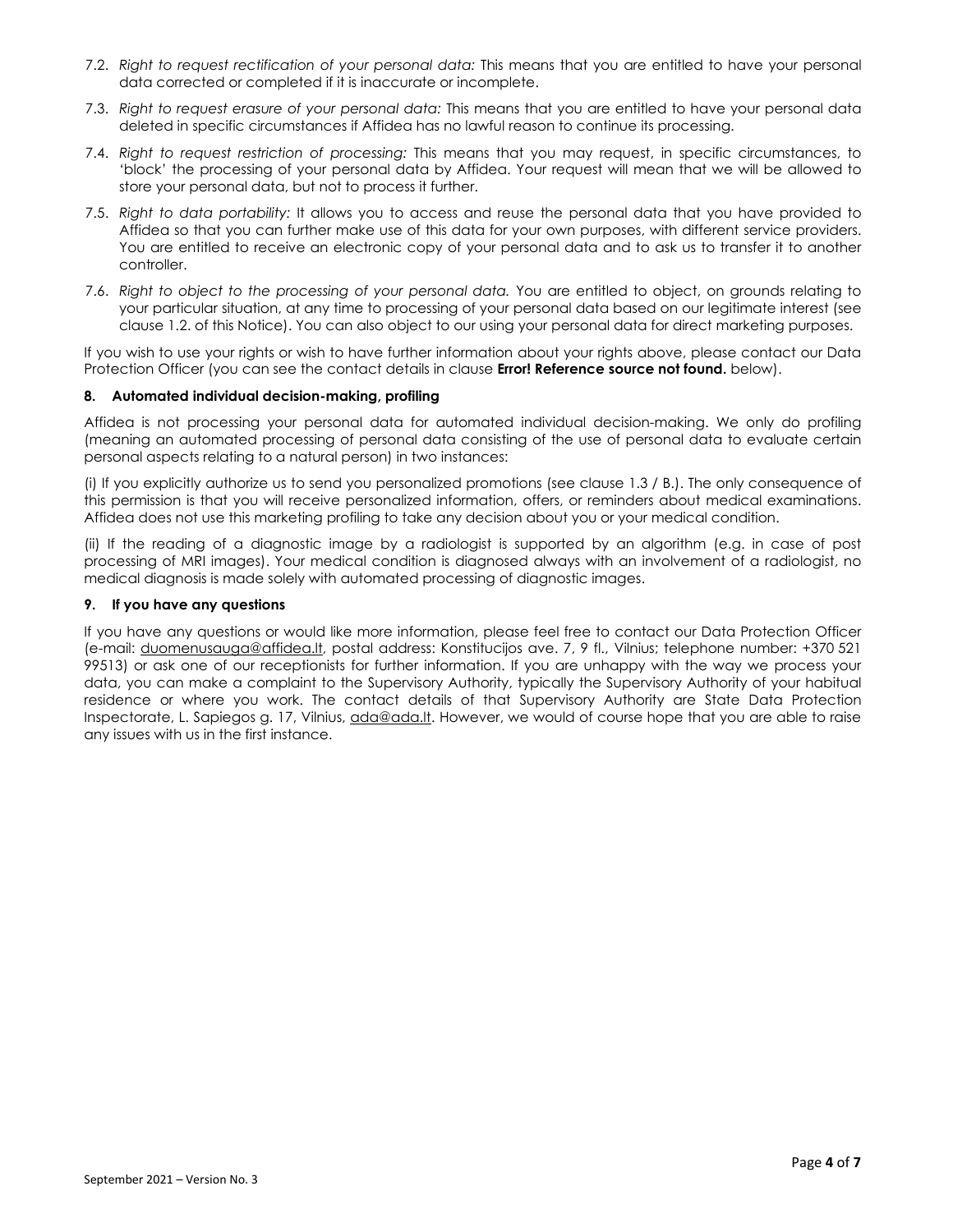# **Annex to Data Privacy Notice**

Below you can find further information about who we share your data with. We only share your data with other recipients if it is absolutely necessary.

| Data recipients acting on behalf of (and instructed by) Affidea - Data processors |                                       |                                                           |                                                                                                                                                    |                                                                                                                                                |  |
|-----------------------------------------------------------------------------------|---------------------------------------|-----------------------------------------------------------|----------------------------------------------------------------------------------------------------------------------------------------------------|------------------------------------------------------------------------------------------------------------------------------------------------|--|
| Industry                                                                          | <b>Sector of activity</b>             |                                                           | <b>Type of activity</b>                                                                                                                            | <b>Identity / Location of the</b><br>recipient                                                                                                 |  |
| Medical                                                                           | Consultant<br>Medical<br>Professional | Radiologist                                               | Provision of a second<br>opinion, if necessary                                                                                                     | Affiliates of Affidea BV within or<br>outside the EU, when necessary<br>(and with the use of Standard<br>Contractual Clauses), if<br>necessary |  |
|                                                                                   |                                       | Medical<br>personnel                                      | Provision of post-processing<br>activities, if necessary                                                                                           | MRIcons LTD in Cyprus                                                                                                                          |  |
|                                                                                   |                                       | Medical<br>professionals                                  | Double reading for<br>pseudonymized prostate<br>MRT images and reports                                                                             | Department of Radiology at<br>the Radboud University<br>Nijmegen Centre, The<br>Netherlands                                                    |  |
|                                                                                   | Laboratory tests                      | Medical<br>personnel                                      | Provision of laboratory tests                                                                                                                      | <b>UAB "Medicina Practica"</b><br>UAB "Patologijos diagnostika"<br>UAB "Edonum"                                                                |  |
| Service<br><b>Providers</b>                                                       | Operation of<br>medical<br>equipment  | Maintenance                                               | Maintenance of Medical<br>Equipment                                                                                                                | <b>GE Healthcare; UAB</b><br>"Tradintek"; Siemens<br>Osakeyhtio Lietuvos filialas;<br>Arbor Medical Korporacija                                |  |
|                                                                                   | Dose monitoring                       | Operation of<br><b>DoseWatch</b><br>solution              | Collection and analysis of<br>patient radiation and iodine<br>exposure                                                                             | General Electric Medical<br>Systems SCS, France                                                                                                |  |
|                                                                                   | Accounting                            | Support and<br>maintenance for<br>accounting<br>software  | Support and maintenance<br>for accounting software                                                                                                 | UAB "Rivilė", Lithuania<br><b>EPICOR iScala</b>                                                                                                |  |
| Marketing                                                                         | Customer<br>Database<br>management    | Data Storage                                              | Storing of customer contact<br>information, if you<br>consented to our marketing<br>activity                                                       | UAB "Skaitmeninės lankos",<br>UAB "Varutis",<br>UAB "Teamgate"<br><b>UAB MedSystem</b><br>Mailchimp                                            |  |
|                                                                                   | Digital<br>Workplace                  | Microsoft Office<br>365 suite                             | Hosting and operating the<br>Office 365 suite                                                                                                      | Microsoft<br>SoftwareONE Hungary Kft.,<br>Hungary                                                                                              |  |
|                                                                                   | Administration<br>Software            | Call Center<br>Software                                   | Storing voice recordings of<br>calls, SMS reminders                                                                                                | AB "Telia Lietuva"<br>UAB "Teledema"                                                                                                           |  |
| Information<br>Technology                                                         | Administration<br>Software            | <b>Digital Patient</b><br>Consent<br>Management<br>System | Storing of patient consents,<br>signature biometric data                                                                                           | UAB "Sign on Tab", Lithuania                                                                                                                   |  |
|                                                                                   | Administration<br>Software            | Operation and<br>Hosting of<br><b>Patient Portal</b>      | Online booking, provision of<br>medical reports                                                                                                    | UAB "Technologijų<br>konsultacijos"                                                                                                            |  |
|                                                                                   | Medical<br>Software                   | Radiology<br>Information<br>System                        | Patient registration,<br>scheduling, examination<br>data creation and<br>diagnosis creation, billing<br>support, distribution of<br>medical report | UAB "Skaitmeninės lankos" UAB<br>"Varutis", UAB MedSystem, in<br>Lithuania                                                                     |  |
|                                                                                   |                                       | Picture Archiving<br>and<br>Communication<br>System       | Storage of diagnostic<br>images                                                                                                                    | Biotronics 3D Ltd. in Hungary                                                                                                                  |  |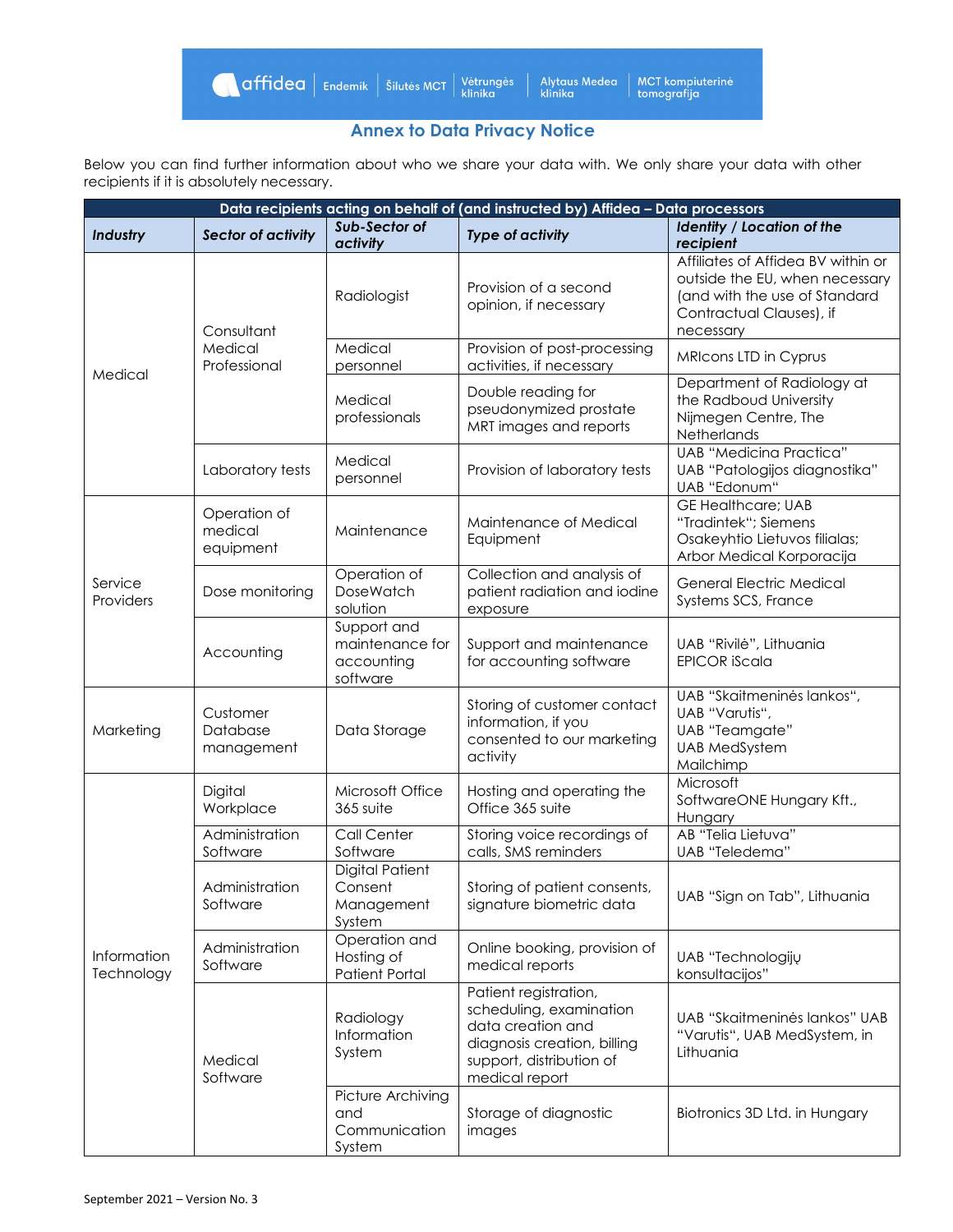|              | Infrastructure<br>Operations | Operation of IT<br>infrastructure            | Ensuring availability of data                       | • S&T Consulting Hungary Kft.,<br>Hungary<br>MagiCom Kft., Hungary<br>4iG Nyrt., Hungary<br>Microsoft Invitech<br>$\bullet$<br>Megoldások Zrt., Hungary<br>UAB GoIT, Lithuania |
|--------------|------------------------------|----------------------------------------------|-----------------------------------------------------|--------------------------------------------------------------------------------------------------------------------------------------------------------------------------------|
|              | Support                      | User Support                                 | Ensuring availability of<br>systems                 | UAB GoIT, Lithuania; Affidea<br>Group Kft., Hungary                                                                                                                            |
|              |                              | System support                               | Software maintenance                                | UAB GoIT, Lithuania; Affidea<br>Group Kft., Hungary                                                                                                                            |
|              | Data Storage<br>and backup   | Storage device<br>and Back-up<br>management  | Securing availability of data                       | Symport Holding Informatikai<br>Zrt., Hungary<br>Microsoft Azure Cloud in<br>Ireland and Netherlands<br>AB Telia Lietuva in Lithuania                                          |
|              | Information<br>Security      | Security<br>Operation<br>Centre support      | Supporting the remediation<br>of security incidents | Dognaedis, Unipessoal Lda.,<br>Portugal                                                                                                                                        |
|              |                              | Incident and<br>Security Event<br>monitoring | Operating SIEM and<br>DataBase security solutions   | NOREG Ltd., Hungary                                                                                                                                                            |
| Data storage | Archiving                    | Archiving and<br>storage                     | Patient paper file archiving<br>and storage         | UAB "Archyvų sistemos;<br>UAB "Archyvita";<br>UAB "Herman Data", Lithuania                                                                                                     |

| Third party data recipients (acting independently from Affidea) |                                                                                                                      |                                             |                                                                                            |                                                                                      |  |
|-----------------------------------------------------------------|----------------------------------------------------------------------------------------------------------------------|---------------------------------------------|--------------------------------------------------------------------------------------------|--------------------------------------------------------------------------------------|--|
| Industry                                                        | Sector of<br>activity                                                                                                | Sub-Sector of<br>activity                   | <b>Type of activity</b>                                                                    | Identity of the recipient                                                            |  |
| <b>Health Insurer</b>                                           | Private Health<br>Insurance                                                                                          | Financing                                   | Confirmation of insurance coverage                                                         | The insurer you have<br>insurance policy with                                        |  |
|                                                                 | National Health                                                                                                      | Financing                                   | Confirmation of insurance coverage                                                         | National health insurance<br>fund                                                    |  |
|                                                                 | Insurance                                                                                                            | Operation of<br>National Health<br>Database | Storage of NHI financed medical<br>files                                                   | State Enterprise Centre of<br>Registers (e-health)                                   |  |
| Financial                                                       | <b>Bank</b>                                                                                                          | Payment                                     | Payment processing by credit or<br>debit card                                              | Luminor Bank AS                                                                      |  |
| institution                                                     | Private Health<br>Fund                                                                                               | Payment                                     | Reimbursement of health costs                                                              | The insurer you have<br>insurance policy with                                        |  |
| Medical                                                         | National<br><b>Public Medical</b><br>Medical<br>Management<br>Organization                                           |                                             | Management of national quotas, if<br>medical services is publicly financed                 | National health insurance<br>fund                                                    |  |
|                                                                 | Referring Doctor<br>/ Medical<br>organization                                                                        |                                             | Referral of patients                                                                       | Your referring doctor                                                                |  |
|                                                                 | Clinical<br>Research<br>Organization                                                                                 | Clinical<br>research                        | Requests and uses clinical exam<br>results, if you are participant of it                   | The entity managing the<br>clinical trial you<br>participate in                      |  |
|                                                                 | Electronic Health<br>Services and<br>Cooperation<br>Infrastructure<br>Information<br>System (ESPBI IS)<br>Management |                                             | Electronic processing of patient<br>data related to health and its care<br>in the ESPBI IS | Ministry of Health; State<br>Enterprise Centre of<br>Registers; ESPBI IS<br>managers |  |
| <b>Public Authorities</b>                                       | Medical<br>Authority, police,<br>etc.                                                                                |                                             | Exercise of investigating power                                                            | Lithuanian courts, pre-trial<br>investigation institutions,<br>lawyers               |  |
| Insurance                                                       | Service<br>Insurance                                                                                                 |                                             | In case of a claim filed by you<br>concerning our medical service                          | National health insurance<br>fund:<br>Willis Limited                                 |  |
| Audit                                                           | <b>External Audit</b><br>Organization                                                                                |                                             | examination of quality standards<br>(ISO certification)                                    | <b>UAB "TUV UOLEKTIS"</b>                                                            |  |